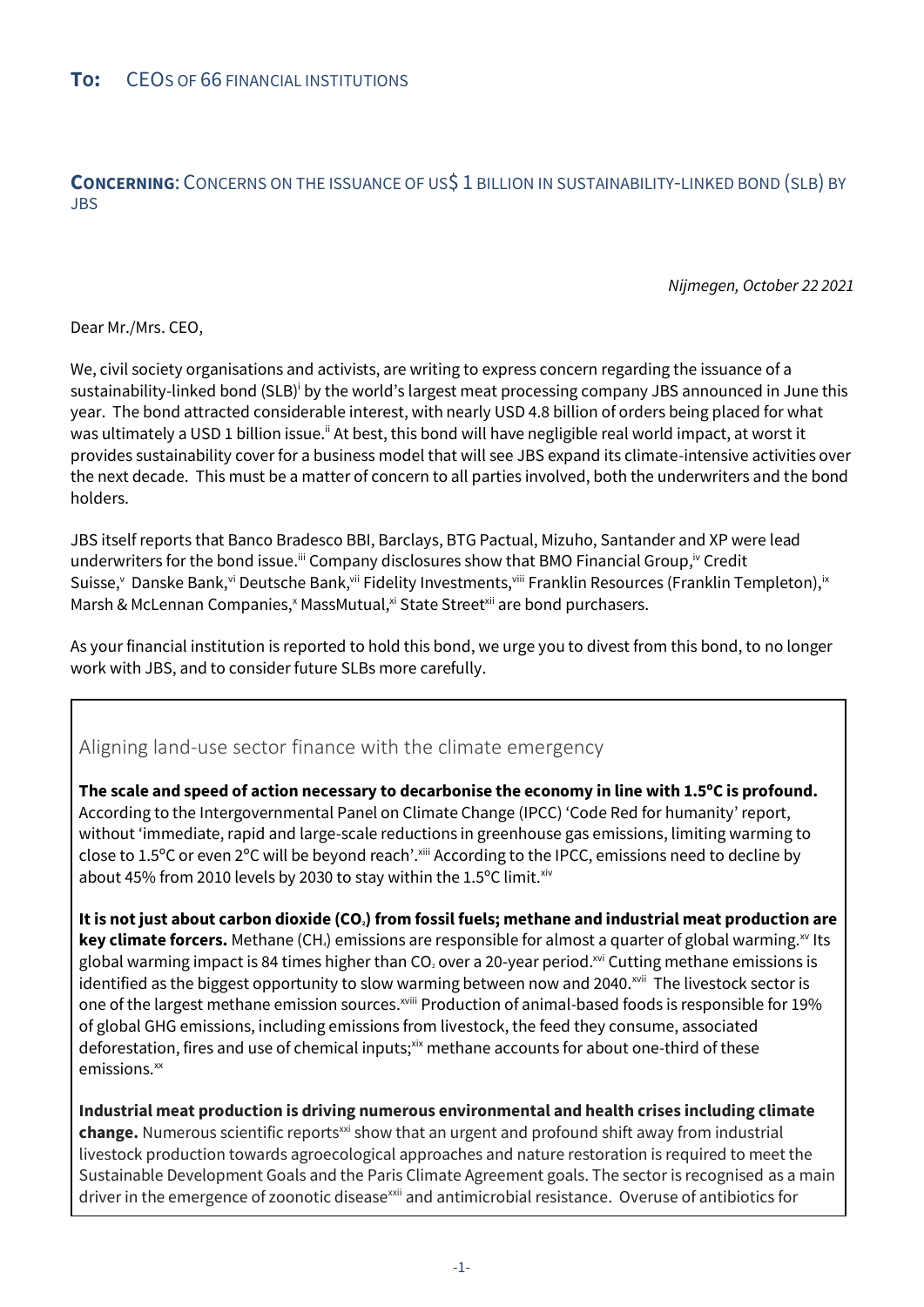livestock is considered one of the biggest current threats to global health, food security, and development by the World Health Organisation.<sup>xxiii</sup>

**South American ecosystems are at the front line.** Halting and reversing deforestation and fire in natural ecosystems such as the Amazon is of extreme urgency. Without this action, it will be virtually impossible to limit global warming to 1.5 °C.<sup>xxiv</sup> Areas of the Amazon are now reported to be at or near an irreversible tipping point, emitting more CO<sub>2</sub> than the biome as a whole absorbs,  $x^2$  and almost half of the Cerrado's native vegetation – which helps maintain the aquifers that supply the nation's rivers with water – has already been destroyed.xxvi

**Cattle production is the largest driver of deforestation emissions in the Amazon**, and historically has been responsible for 80% of deforestation across Amazon countries.<sup>xxvii</sup> Research shows that, as of 2020, some 57 million hectares of the Brazilian Amazon is now under cattle ranching.<sup>xxviii</sup>

**Beef is also the leading cause of deforestation in Australia where JBS is the largest meat processing company.xxix**

**The conclusions for the finance sector are clear:**

Continued investment in climate-intensive sectors such as industrial meat exacerbates the risks of planetary collapse and associated financial consequences. **Finance must shift wholesale to zero emissions energy, resilient food systems, ecosystem conservation and restoration**.

**Ending investment in the most destructive sectors starts by dropping the biggest, most destructive actors.** Global meat giant JBS exemplifies this.

According to the most up-to-date figures, 19% of global GHG emissions come from the production of animalbased foods (both the livestock themselves and the feed they consume).<sup>xxx</sup> Global meat giant JBS - the world's largest animal protein company and the second-largest food company in the world by annual sales<sup>xxi</sup> – is **a significant contributor to climate change**. Globally, its operations have been estimated to produce around half the annual carbon-equivalent emissions of fossil fuel giants such as ExxonMobil, Shell or BP.<sup>xxxii</sup>

To date, **neither JBS's net zero pledgexxxiii nor its sustainability-linked bond provide credible plans to tacklexxxiv – let alone rapidly reduce – the overwhelming bulk of JBS's emissions**. So-called Scope 3 (supply chain) emissions – emissions from the livestock it sources – lie at the heart of its business model and are acknowledged by the company itself to represent more than 90% of its total liability.<sup>xxxv</sup> The majority of these Scope 3 emissions are calculated to result directly from the animals themselves, as well as from forest clearance, fires and land conversion in the Amazon and other biomes linked to its cattle and feed supply chains, and from chemicals used in the production of feedstock such as soya or maize.<sup>xxxvi</sup>

The sustainability-linked bond only addresses JBS's Scope 1 and 2 emissions, which JBS acknowledges in the Secondary Party Opinion accompanying the bond issuance represent less than 10% of its overall emissions liability;xxxvii the bond is tied to JBS reducing the *intensity* of these emissions by 30% by 2030. Reducing emission intensity (emissions per unit of meat processed) is not the same as reducing total emissions. **If JBS operations continue to expand, these emissions may actually increase.**

**JBS's 2040 net zero promise commits to too little and far too late.** JBS's overarching net zero pledge<sup>xxxviii</sup> by 2040 is a vague commitment with few milestones and no hard numbers. It appears to only cover carbon and not methane. There is no pledge to deliver rapid and dramatic emissions reduction, and the current promise will not save the Amazon, Cerrado or the Pantanal biomes in Brazil. In fact, the March 2021 Net Zero statement allows it to **continue to source cattle linked to illegal deforestation in the Amazon until 2025**, in other biomes until 2030 (updated to 2025 in a subsequent statement<sup>xxxix</sup>) and **JBS has not committed to eliminate**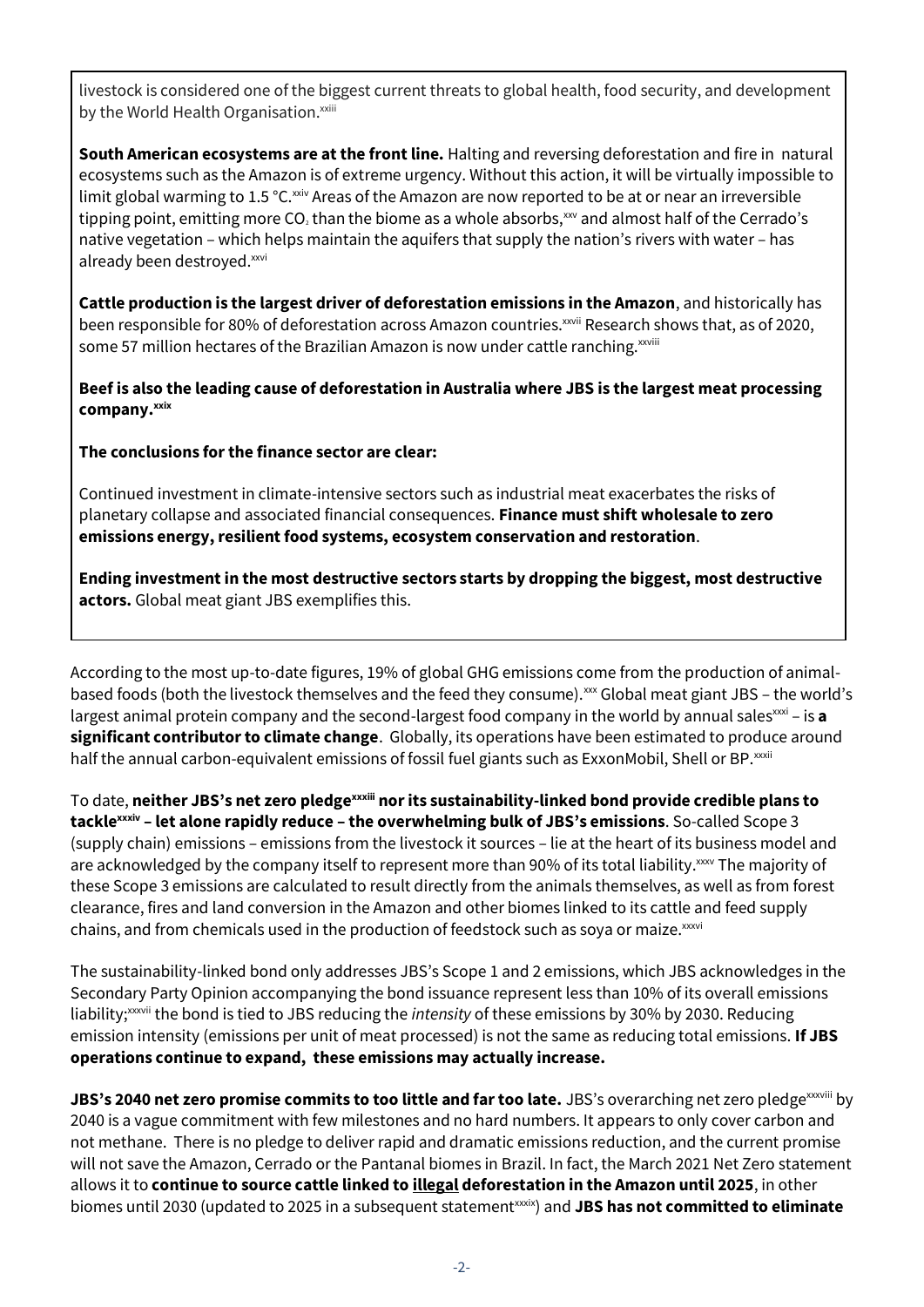deforestation from its entire supply chain for another 14 years.<sup>xl</sup> There is no explicit statement in the pledge against use of fire in the ranches supplying it with cattle or feedstock. JBS's latest pledge must be judged against a background of a series of broken 'zero deforestation' promises by JBS, such as the *Termo de Ajuste de Conduta* (TAC) signed with the Federal Public Ministry, as well as the Cattle Agreement, both in 2009, through which it promised to exclude sourcing from properties involved in deforestation, slave labor, or invasions of Indigenous Peoples' lands and protected areas by 2011.

The company's supply chains continue to be associated with a range of social and environmental issues.<sup>xli</sup> including sourcing of cattle from **suppliers linked to deforestation and fires, use of slave labour, land grabbing and the encroachment of Indigenous Peoples' lands**. The company has also been embroiled in several **major corruption scandals** over the past years.<sup>xlii</sup> A recent study conservatively estimates that since 2008, JBS' deforestation footprint in just six Brazilian states may be as high as 200,000 ha in its direct supply chain and 1.5 million ha in its indirect supply chain. Xliii

As a signatory of the United Nations Principles for Responsible Banking/Principles for Responsible Investment, your financial institution is required to incorporate ESG issues into investment decision-making processes and ownership policies and practices. JBS's historic emissions and linked deforestation rates are clearly in conflict with these international standards and your own policy framework.

## **JBS bonds poses serious reputational, regulatory, legal and ultimately financial risks to your financial**

**institution.** Different markets are developing regulations to address their deforestation footprint, including through imported deforestation-risk commodities. The EU regulations, due for publication by the end of 2021, will control deforestation-risk commodities including soya and beef with Brazil classed as a high-risk country. Other legal risks are posed by a host of due diligence laws being brought in by countries including France and Germany, which oblige major companies to identify, prevent, and mitigate environmental, social and human rights impacts from their supply chains. Two major French-based supermarket groups – Carrefour and Casino – are facing legal challenges over their links to JBS; financial institutions risk similar legal challenges.

Holding JBS's SLB has additional reputational risk, as the bond is a clear greenwashing instrument. Increasingly, jurisdictions like the EU are implementing regulations to determine what can be considered 'green bonds'. As the EU's taxonomy rules for livestock risk to be insufficient and considering that the draft EU Green Bond Standard requires the funds raised by a green bond to be allocated fully to projects that are aligned with the EU taxonomy, xliv it is unlikely that the oversubscribed JBS SLB could qualify as a 'Green Bond' under EU standards.

For all the reasons argued above, we urge your financial institution to drop this bond and to refrain from any future financing or investing in JBS as a critical step toward aligning its portfolio with the Paris agreement. Furthermore, we ask your financial institution to please confirm by 2 November (EOB) the following:

- 1. **Are you aligned with the Paris Agreement?** Is your portfolio on track to deliver profound emissions reductions by 2030 and support a just transition, in alignment with the goals of the Paris Agreement, the Convention on Biological Diversity and the Sustainable Development Goals? How are you accounting for real emission reductions, and does your approach assess and set reduction targets for Scope 1, 2 and 3 emissions?
- 2. **What is your due diligence and disclosure commitment?** Is full transparency a condition for finance? How are you assessing corporate groups linked to heavy climate emissions, ecosystem destruction or biodiversity loss and human rights abuses? And how will you publicly demonstrate that your due diligence process ensures that your financial institution only supports financial products that have a real material impact, aligned with a 1.5ºC scenario and a just transition?
- 3. **Are you divesting from climate-intensive sectors including industrial meat?** The industrial livestock sector is inherently incompatible with a  $1.5^{\circ}$ C scenario.<sup>xlv</sup> What steps will your financial institution take to begin a phase out for this sector, starting with divesting from the worst emitters like JBS, and to redirect financial flows to resilient food systems that do not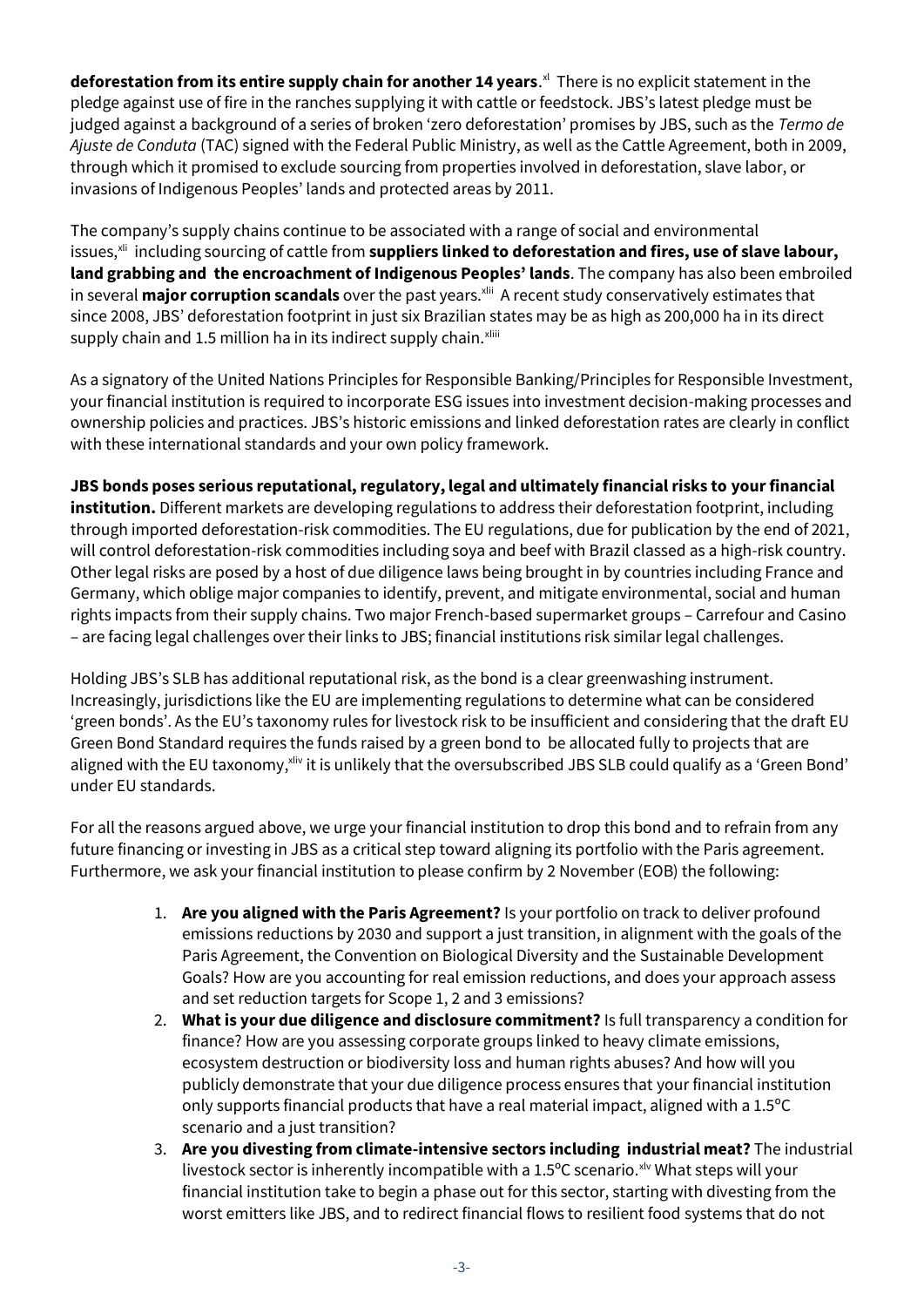drive conversion of natural ecosystems, climate change, human rights abuses or future pandemic risk?

We look forward to hearing from you, and in the meantime, do not hesitate to reach out to us if you have any questions concerning this letter.

Yours sincerely,

BankTrack

Greenpeace International

Rainforest Action Network

Profundo

Amazon Watch

Feedback

Friends of the Earth U.S.

Wilderness Society

<sup>v</sup> [https://research-doc.credit-](https://research-doc.credit-suisse.com/docView?language=ENG&format=XLSX&document_id=800000085&source_id=csplusresearch&serialid=59GSvo5TvtRu4BGMGsrVnwUSkx%2BD4Qz%2FueXcMNdwvm4%3D)

vi [https://www.danskeinvest.dk/w/show\\_funds.beholdningsliste?p\\_nId=190&p\\_nFund=4570&p\\_nFundgroup=190](https://www.danskeinvest.dk/w/show_funds.beholdningsliste?p_nId=190&p_nFund=4570&p_nFundgroup=190) and

i <https://jbs.com.br/en/jbs-news-en/jbs-announces-sustainability-linked-unsecured-senior-notes/>

ii Reportedly increased from an initial figure of \$500m Sources[: https://www.globalcapital.com/article/b1s646cmgy2n06/meat-group](https://www.globalcapital.com/article/b1s646cmgy2n06/meat-group-jbs-pitches-esg-credentials-with-$1bn-slb)[jbs-pitches-esg-credentials-with-\\$1bn-slb](https://www.globalcapital.com/article/b1s646cmgy2n06/meat-group-jbs-pitches-esg-credentials-with-$1bn-slb) and [https://www.globalcapital.com/article/b1s6vmh0lx9bpk/dirty-sectors-produce-hot](https://www.globalcapital.com/article/b1s6vmh0lx9bpk/dirty-sectors-produce-hot-slbs-but-credibility-questioned)[slbs-but-credibility-questioned](https://www.globalcapital.com/article/b1s6vmh0lx9bpk/dirty-sectors-produce-hot-slbs-but-credibility-questioned)

iii <https://jbs.com.br/en/jbs-news-en/jbs-announces-sustainability-linked-unsecured-senior-notes/>

iv <https://www.bmogam.com/ca-en/advisors/zjk-bmo-high-yield-us-corporate-bond-index-etf/> accessed October 2021. Copy held by [Profundo.](https://www.franklintempleton.com/en-usa/investments-and-solutions/investment-options/etfs/portfolio/21558/?gwbid=gw.portfolio)

[suisse.com/docView?language=ENG&format=XLSX&document\\_id=800000085&source\\_id=csplusresearch&serialid=59GSvo5TvtRu4B](https://research-doc.credit-suisse.com/docView?language=ENG&format=XLSX&document_id=800000085&source_id=csplusresearch&serialid=59GSvo5TvtRu4BGMGsrVnwUSkx%2BD4Qz%2FueXcMNdwvm4%3D) [GMGsrVnwUSkx%2BD4Qz%2FueXcMNdwvm4%3D](https://research-doc.credit-suisse.com/docView?language=ENG&format=XLSX&document_id=800000085&source_id=csplusresearch&serialid=59GSvo5TvtRu4BGMGsrVnwUSkx%2BD4Qz%2FueXcMNdwvm4%3D) accessed 20 June 2021. Copy held by Profundo.

[https://wm.danskebank.fi/w/show\\_funds.beholdningsliste?p\\_nId=173&p\\_nFund=6404&p\\_nFundgroup=176](https://wm.danskebank.fi/w/show_funds.beholdningsliste?p_nId=173&p_nFund=6404&p_nFundgroup=176) accessed October 2021. Copy held by Profundo.

vii <https://etf.dws.com/etfdata/export/GBR/ENG/excel/product/constituent/IE00BDR5HM97> accessed 20 June 2021. Copy held by Profundo.

viii <https://institutional.fidelity.com/app/proxy/content?literatureURL=/AMIFA-HRQTLY.PDF> accessed October 2021. Copy held by [Profundo.](https://www.franklintempleton.com/en-usa/investments-and-solutions/investment-options/etfs/portfolio/21558/?gwbid=gw.portfolio)

ix [https://www.franklintempleton.com/en-usa//investments-and-solutions/investment-](https://www.franklintempleton.com/en-usa/investments-and-solutions/investment-options/etfs/portfolio/21558/?gwbid=gw.portfolio)

[options/etfs/portfolio/21558//?gwbid=gw.portfolio accessed June 2021. Copy held by Profundo.](https://www.franklintempleton.com/en-usa/investments-and-solutions/investment-options/etfs/portfolio/21558/?gwbid=gw.portfolio)

<sup>x</sup> [https://www.mercer.us/content/dam/mercer-subdomains/delegated-solutions/USHoldings/opportunistic-fixed-income-](https://www.mercer.us/content/dam/mercer-subdomains/delegated-solutions/USHoldings/opportunistic-fixed-income-holdings.xlsx)

[holdings.xlsx](https://www.mercer.us/content/dam/mercer-subdomains/delegated-solutions/USHoldings/opportunistic-fixed-income-holdings.xlsx) [accessed October 2021. Copy held by Profundo.](https://www.franklintempleton.com/en-usa/investments-and-solutions/investment-options/etfs/portfolio/21558/?gwbid=gw.portfolio)

xi <https://www.massmutual.com/mmfunds/holdings.pdf> [accessed June 2021. Copy held by Profundo.](https://www.franklintempleton.com/en-usa/investments-and-solutions/investment-options/etfs/portfolio/21558/?gwbid=gw.portfolio)

xii <https://www.ssga.com/library-content/products/fund-data/etfs/us/holdings-daily-us-en-emtl.xlsx> and

[https://www.ssga.com/library-content/products/fund-data/etfs/us/holdings-daily-us-en-totl.xlsx accessed xxx. Copy held by](https://www.ssga.com/library-content/products/fund-data/etfs/us/holdings-daily-us-en-totl.xlsx)  [Profundo.](https://www.ssga.com/library-content/products/fund-data/etfs/us/holdings-daily-us-en-totl.xlsx)

xiii <https://www.ipcc.ch/2021/08/09/ar6-wg1-20210809-pr/>

xiv [https://www.ipcc.ch/site/assets/uploads/sites/2/2019/06/SR15\\_Summary\\_Volume\\_Low\\_Res.pdf](https://www.ipcc.ch/site/assets/uploads/sites/2/2019/06/SR15_Summary_Volume_Low_Res.pdf)

xv <https://iopscience.iop.org/article/10.1088/1748-9326/ab9ed2>

xvi <https://iopscience.iop.org/article/10.1088/1748-9326/ab9ed2#erlab9ed2bib9>

xvii <https://www.ccacoalition.org/en/resources/global-methane-assessment-full-report> see also

<https://www.theguardian.com/environment/2021/aug/06/reduce-methane-or-face-climate-catastrophe-scientists-warn>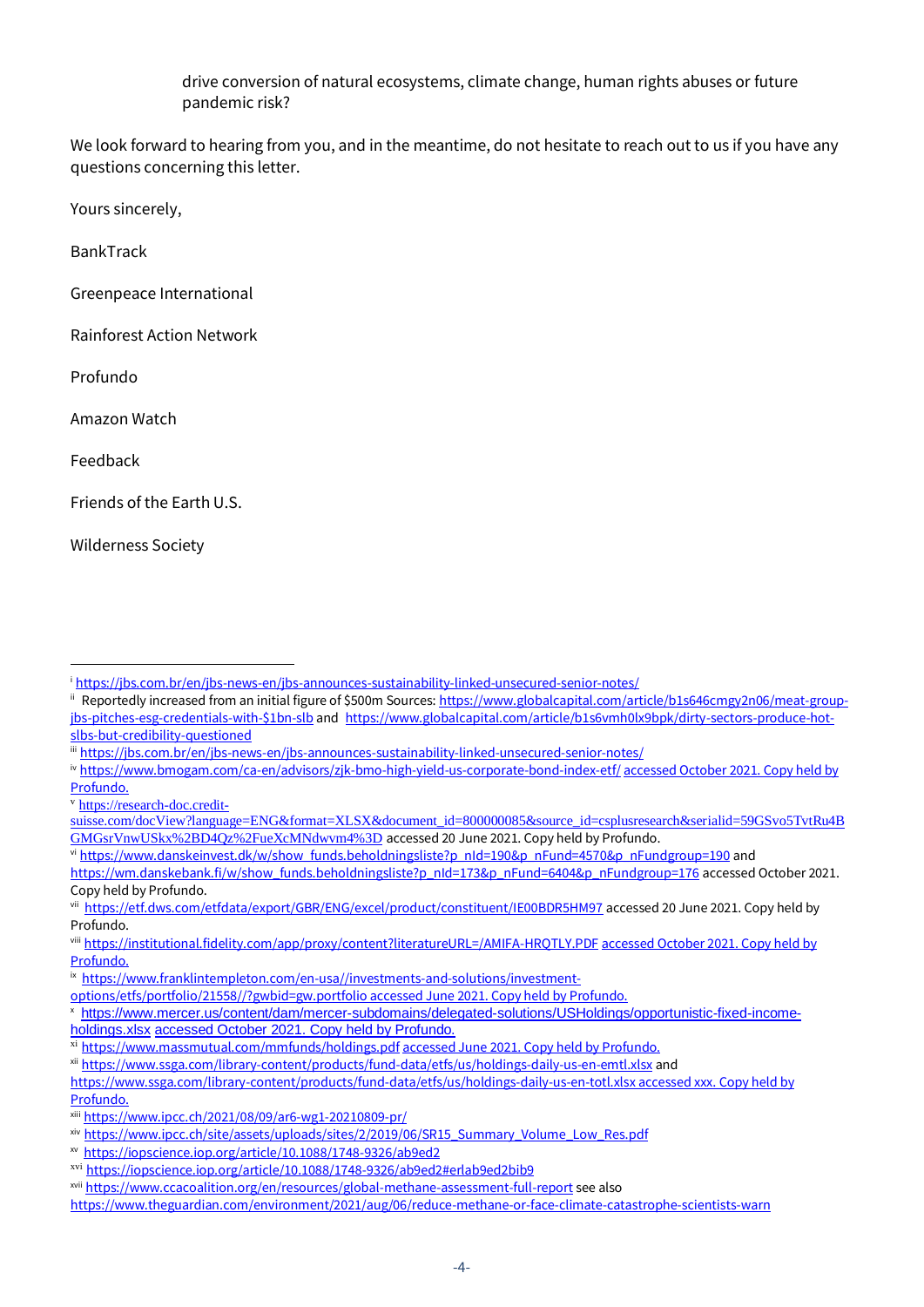xviii See als[o https://www.unep.org/resources/assessment/global-methane-assessment-benefits-and-costs-mitigating-methane](https://www.unep.org/resources/assessment/global-methane-assessment-benefits-and-costs-mitigating-methane-emissions)[emissions](https://www.unep.org/resources/assessment/global-methane-assessment-benefits-and-costs-mitigating-methane-emissions)

xix <https://www.nature.com/articles/s43016-021-00358-x>

xx <https://www.nature.com/articles/s43016-021-00358-x/tables/1> See ISS ESG Secondary Party Opinion:

https://api.mziq.com/mzfilemanager/v2/d/043a77e1-0127-4502-bc5b-21427b991b22/af313c51-0d16-63ce-e999-e6a31cf27f83?origin=1 and https://doi.org/10.1007/s10584-021-03047-7

xxi IPBES 201[9 https://ipbes.net/sites/default/files/inline/files/ipbes\\_global\\_assessment\\_report\\_summary\\_for\\_policymakers.pdf](https://ipbes.net/sites/default/files/inline/files/ipbes_global_assessment_report_summary_for_policymakers.pdf) FOLU 201[9 https://www.foodandlandusecoalition.org/wp-content/uploads/2019/09/FOLU-GrowingBetter-GlobalReport-](https://www.foodandlandusecoalition.org/wp-content/uploads/2019/09/FOLU-GrowingBetter-GlobalReport-ExecutiveSummary.pdf)[ExecutiveSummary.pdf](https://www.foodandlandusecoalition.org/wp-content/uploads/2019/09/FOLU-GrowingBetter-GlobalReport-ExecutiveSummary.pdf)

FAO 201[9 http://www.fao.org/3/ca5602en/ca5602en.pdf](http://www.fao.org/3/ca5602en/ca5602en.pdf)

Dasgupta 2021

[https://assets.publishing.service.gov.uk/government/uploads/system/uploads/attachment\\_data/file/957292/Dasgupta\\_Review\\_-](https://assets.publishing.service.gov.uk/government/uploads/system/uploads/attachment_data/file/957292/Dasgupta_Review_-_Abridged_Version.pdf) [\\_Abridged\\_Version.pdf](https://assets.publishing.service.gov.uk/government/uploads/system/uploads/attachment_data/file/957292/Dasgupta_Review_-_Abridged_Version.pdf)

Chatham House 202[1 https://www.chathamhouse.org/2021/02/food-system-impacts-biodiversity-loss](https://www.chathamhouse.org/2021/02/food-system-impacts-biodiversity-loss)

UNEP/FAO 2021 https://www.unep.org/resources/ecosystem-restoration-people-nature-climate

IPBES/IPCC 202[1 https://ipbes.net/sites/default/files/2021-06/20210609\\_workshop\\_report\\_embargo\\_3pm\\_CEST\\_10\\_june\\_0.pdf](https://ipbes.net/sites/default/files/2021-06/20210609_workshop_report_embargo_3pm_CEST_10_june_0.pdf) IPCC AR6 202[1 https://www.ipcc.ch/report/ar6/wg1/](https://www.ipcc.ch/report/ar6/wg1/)

xxii <https://www.unep.org/resources/report/preventing-future-zoonotic-disease-outbreaks-protecting-environment-animals-and> xxiii https://www<u>.who.int/news/item/29-04-2019-new-report-calls-for-urgent-action-to-avert-antimicrobial-resistance-crisis</u> and

<https://www.who.int/antimicrobial-resistance/interagency-coordination-group/en/>

xxiv <https://www.sciencedirect.com/science/article/pii/S2666049021000244>

xxv https://www.nature.com/articles/s41586-021-03629-6.epdf?sharing\_token=3Y-11-Y-

qLDUKq2RU9bO6tRgN0jAjWel9jnR3ZoTv0NILaci0q8CXtVe4JKM-xF0Z0ZQpmJpnpSclAjJeIV-vCjviXK\_Mb9hvvU5C3CiJVgu82- RGuHR01gFiQZAVMzDCCxiRyvlh0MBQxTvGN2oHmf2jIOC7MEEGXrOPGIblsh57v9qXkkZbM7U0OH8zbdQ4jnVO1zD9R1jeDcUVBS22YVLkj WEvC5vrNMdQ416fmEBL9kIHYs2ptVibFKXLxEuh-TQ08w-QGSFzN6221Kggjn2ROK-A\_Ntt\_w9cN3kZMnHg-

PUA4SKJFON44wOKdfovKolUWWu4mEcjKu\_M-JNUO%3D%3D&tracking\_referrer=www.theguardian.com and

https://advances.sciencemag.org/content/4/2/eaat2340%CB/tab-article-info

xxvi <https://news.mongabay.com/2021/07/amazon-and-cerrado-deforestation-warming-spark-record-drought-in-urban-brazil/>

xxvii <https://web.archive.org/web/20210224200921/https:/globalforestatlas.yale.edu/amazon/land-use/cattle-ranching> See ISS ESG Secondary Party Opinion: https://api.mziq.com/mzfilemanager/v2/d/043a77e1-0127-4502-bc5b-21427b991b22/af313c51-0d16-63cee999-e6a31cf27f83?origin=1

an[d https://doi.org/10.1007/s10584-021-03047-7](https://doi.org/10.1007/s10584-021-03047-7)

xxviii <https://mapbiomas-br-site.s3.amazonaws.com/Infograficos/Cole%C3%A7%C3%A3o6/MBI-Infografico-6.0-PTBR-amazonia.jpg> xxix Se[e https://www.wilderness.org.au/images/resources/Beef-Deforestation-Scorecard-Report.pdf](https://www.wilderness.org.au/images/resources/Beef-Deforestation-Scorecard-Report.pdf) and

<https://jbsfoodsgroup.com/businesses/jbs-foods-australia>

xxx <https://www.nature.com/articles/s43016-021-00358-x>

xxxi JBS (2020) 'Institutional presentation including 3Q20 results' page 3 [https://api.mziq.com/mzfilemanager/v2/d/043a77e1-0127-](https://api.mziq.com/mzfilemanager/v2/d/043a77e1-0127-4502-bc5b-21427b991b22/99d6d415-b1e4-2680-62d9-a88bf7bb0b05?origin=1) [4502-bc5b-21427b991b22/99d6d415-b1e4-2680-62d9-a88bf7bb0b05?origin=1](https://api.mziq.com/mzfilemanager/v2/d/043a77e1-0127-4502-bc5b-21427b991b22/99d6d415-b1e4-2680-62d9-a88bf7bb0b05?origin=1)

xxxii As reported by GRAIN/IATP (2018), ExxonMobil, Shell and BP were responsible for 577, 508 and 448 MtCO2e Scope 1+3 GHG emissions in 2015, respectively (source: Carbon Majors Database (2017) p15). In 2016, JBS's Scope 1+3 GHG emissions from processing and production of beef, pork and chicken totalled 280 MtCO2e, with the vast majority being accounted for by beef production. Scope 1 emissions are direct emissions from company-owned facilities, processing plants and machinery. Scope 2 emissions are indirect emissions related to energy consumption. Scope 3 emissions include all other indirect emissions resulting from the production of a commodity, both upstream and downstream (farm emissions from livestock, food production for livestock, land-use change etc). For fossil fuel producers this includes all emissions related to the burning of the products they sell. Source: GRAIN & IATP (2018). xxxiii https://jbs.com.br/netzero/en/ last accessed 17 September 2021

xxxiv https://jbs.com.br/en/jbs-news-en/jbs-announces-sustainability-linked-unsecured-senior-

notes/#:~:text=COVID%2D19%20%E2%80%93%20Preven%C3%A7%C3%A3o-

,JBS%20ANNOUNCES%20THE%20ISSUANCE%20OF%20US%241,SUSTAINABILITY%2DLINKED%20BOND%20(SLB)&text=JBS%20issue d%20and%20priced%20in,1%20and%202%20by%202030. And [https://web.archive.org/web/20210224200921/https:/globalforestatla](https://web.archive.org/web/20210224200921/https:/globalforestatlas.yale.edu/amazon/land-use/cattle-ranching) [s.yale.edu/amazon/land-use/cattle-ranching;](https://web.archive.org/web/20210224200921/https:/globalforestatlas.yale.edu/amazon/land-use/cattle-ranching) See ISS ESG Secondary Party Opinion:

[https://api.mziq.com/mzfilemanager/v2/d/043a77e1-0127-4502-bc5b-21427b991b22/af313c51-0d16-63ce-e999](https://api.mziq.com/mzfilemanager/v2/d/043a77e1-0127-4502-bc5b-21427b991b22/af313c51-0d16-63ce-e999-e6a31cf27f83?origin=1) [e6a31cf27f83?origin=1;](https://api.mziq.com/mzfilemanager/v2/d/043a77e1-0127-4502-bc5b-21427b991b22/af313c51-0d16-63ce-e999-e6a31cf27f83?origin=1) an[d https://doi.org/10.1007/s10584-021-03047-7](https://doi.org/10.1007/s10584-021-03047-7)

xxxv [https://api.mziq.com/mzfilemanager/v2/d/043a77e1-0127-4502-bc5b-21427b991b22/af313c51-0d16-63ce-e999](https://api.mziq.com/mzfilemanager/v2/d/043a77e1-0127-4502-bc5b-21427b991b22/af313c51-0d16-63ce-e999-e6a31cf27f83?origin=1) [e6a31cf27f83?origin=1](https://api.mziq.com/mzfilemanager/v2/d/043a77e1-0127-4502-bc5b-21427b991b22/af313c51-0d16-63ce-e999-e6a31cf27f83?origin=1) , p7.

xxxvi Soya is the second most significant driver of global deforestation after beef, and about 90% of it is used for animal feed. See European Commission (2013) pp21-22, Henders S, Persson UM & Kastner T (2015) p6 and Sharma S, IATP & Schlesinger S (2017) p25. xxxvii See [https://api.mziq.com/mzfilemanager/v2/d/043a77e1-0127-4502-bc5b-21427b991b22/af313c51-0d16-63ce-e999-](https://api.mziq.com/mzfilemanager/v2/d/043a77e1-0127-4502-bc5b-21427b991b22/af313c51-0d16-63ce-e999-e6a31cf27f83?origin=1)

[e6a31cf27f83?origin=1,](https://api.mziq.com/mzfilemanager/v2/d/043a77e1-0127-4502-bc5b-21427b991b22/af313c51-0d16-63ce-e999-e6a31cf27f83?origin=1) p7.

xxxviii <https://jbs.com.br/netzero/en/>

xxxix <https://jbsfoodsgroup.com/articles/jbs-usa-announces-new-global-sustainability-targets-and-shares-2020-accomplishments> xl [https://jbsfoodsgroup.com/articles/jbs-makes-global-commitment-to-achieve-net-zero-greenhouse-gas-emissions-by-2040;](https://jbsfoodsgroup.com/articles/jbs-makes-global-commitment-to-achieve-net-zero-greenhouse-gas-emissions-by-2040) https://web.archive.org/web/20210224200921/https:/globalforestatlas.yale.edu/amazon/land-use/cattle-ranching

See ISS ESG Secondary Party Opinion[: https://api.mziq.com/mzfilemanager/v2/d/043a77e1-0127-4502-bc5b-21427b991b22/af313c51-](https://api.mziq.com/mzfilemanager/v2/d/043a77e1-0127-4502-bc5b-21427b991b22/af313c51-0d16-63ce-e999-e6a31cf27f83?origin=1) [0d16-63ce-e999-e6a31cf27f83?origin=1](https://api.mziq.com/mzfilemanager/v2/d/043a77e1-0127-4502-bc5b-21427b991b22/af313c51-0d16-63ce-e999-e6a31cf27f83?origin=1) an[d https://doi.org/10.1007/s10584-021-03047-7](https://doi.org/10.1007/s10584-021-03047-7)